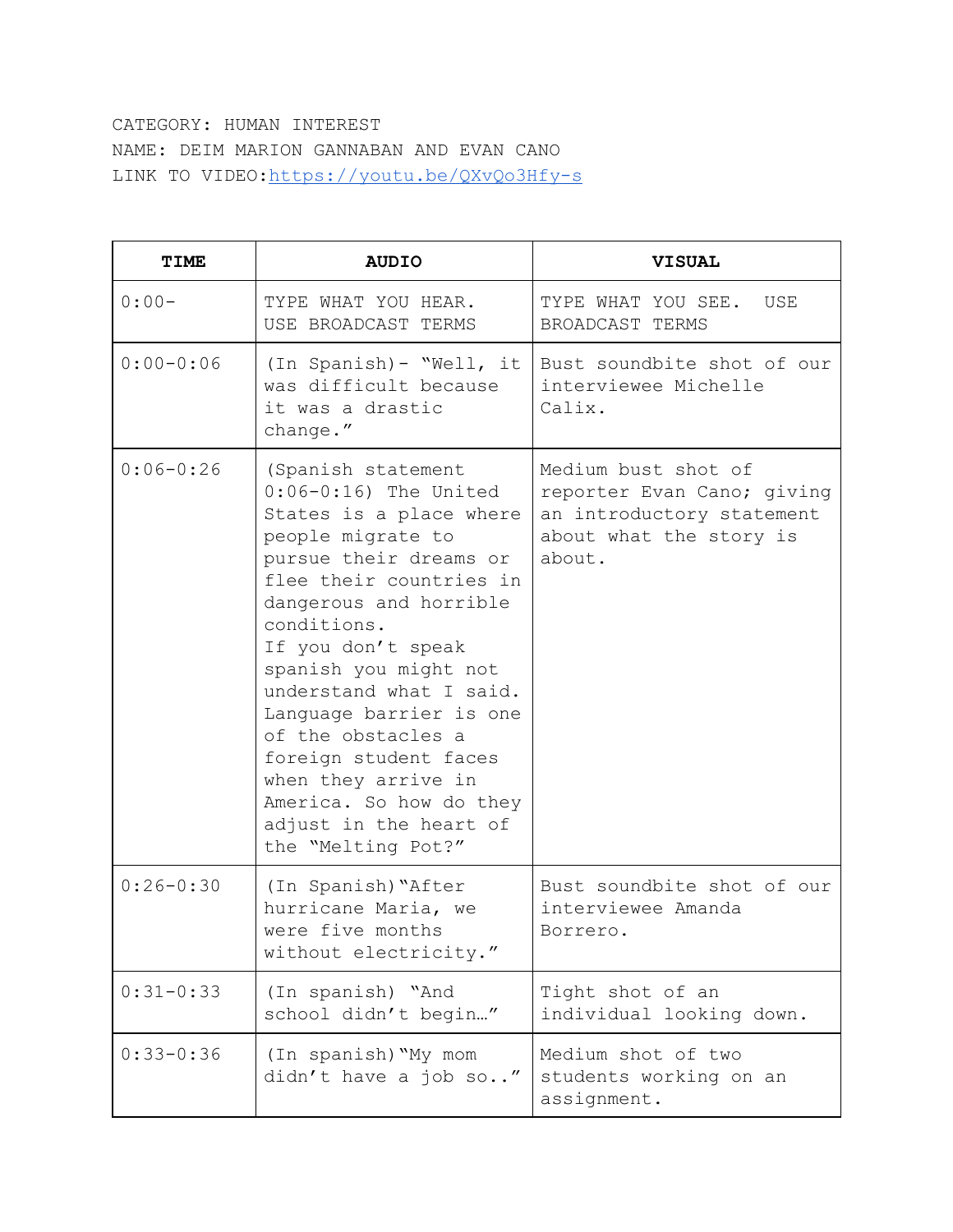| $0:36 - 0:38$ | In spanish)"we ended up<br>moving the year after"                                                                            | Tight shot of a student's<br>hand while writing.                                                                          |
|---------------|------------------------------------------------------------------------------------------------------------------------------|---------------------------------------------------------------------------------------------------------------------------|
| $0:38 - 0:44$ | (Graphic) "In<br>twenty-fifteen English<br>language learners made<br>up ten percent of the<br>U.S. student<br>population"    | 1st Line: 2015<br>2nd Line: ELL students<br>3rd Line: 10%<br>4th Line: Ten figures of<br>people, but one is in<br>orange. |
| $0:44-0:48$   | Graphic)"That number is<br>expected to grow to<br>twenty-five percent by<br>twenty-30"                                       | The 2015 text switch to<br>2030, and the figure of<br>ten people also changed o<br>represent 25%                          |
| $0:49-0:53$   | Graphics) "Of that 10<br>percent, Latino<br>students share a large<br>portion of the total<br>number of ELL students"        | One person figure is<br>enlarged, beside is a text<br>saying "Mostly latino<br>students".                                 |
| $0:53 - 0:58$ | Graphics) "Aside from<br>their numbers growing,<br>the language barrier<br>prevents them from<br>excelling<br>academically." | Language barrier text<br>appears then a x mark, and<br>A plus appears.                                                    |
| $0:58 - 1:03$ | "These things are to<br>come in with no English<br>and um to not learn<br>english"                                           | Medium shot of our<br>interviewee, Sara<br>Thornton.                                                                      |
| $1:03 - 1:06$ | "Rapidly enough, so<br>that you start<br>feeling"                                                                            | Tight shot of a student's<br>hands while typing.                                                                          |
| $1:06 - 1:08$ | "Disillusioned or"                                                                                                           | Tight shot of a student's<br>hand while writing.                                                                          |
| $1:08 - 1:10$ | "You don't wanna try<br>anymore."                                                                                            | Tight shot of a student's<br>feet.                                                                                        |
| $1:10-1:14$   | (In spanish) "Maybe I<br>wanted to ask a<br>question"                                                                        | Medium shot of our<br>interviewee, Michelle<br>Calix.                                                                     |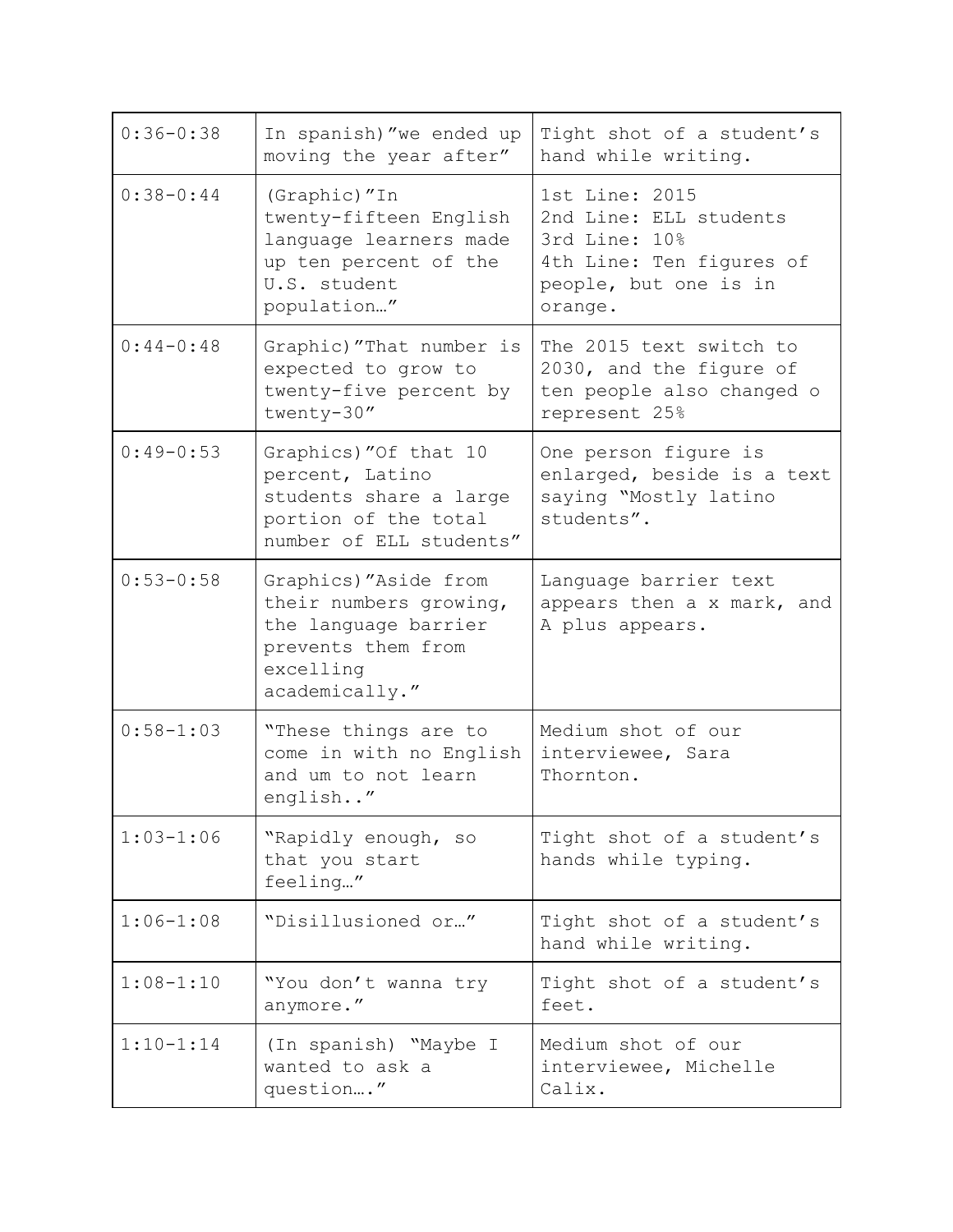| $1:14 - 1:16$ | (In spanish) "And I<br>couldn't ask it to my<br>teacher then I couldn't<br>ask'' | Medium shot of students in<br>a classroom.                                          |
|---------------|----------------------------------------------------------------------------------|-------------------------------------------------------------------------------------|
| $1:16 - 1:19$ | (In Spanish)<br>"Classmates because"                                             | Tight shot of a student's<br>face.                                                  |
| $1:19-1:22$   | (In Spanish) "We<br>couldn't communicate."                                       | Medium shot of a student<br>in a classroom.                                         |
| $1:22 - 1:24$ | Learning a new language<br>and figuring out what<br>kind of support an"          | Tight shot of face<br>sculptures that represent<br>different flags of a<br>country. |
| $1:24-1:27$   | "English language<br>learner needs is<br>difficult"                              | Medium shot of a group of<br>people talking.                                        |
| $1:27 - 1:30$ | "Some schools failed to<br>provide and implement<br>policies"                    | Medium shot of two<br>students while eating.                                        |
| $1:30 - 1:33$ | "To support the<br>learning services;<br>ending up falling<br>apart."            | Medium shot of students in<br>a table.                                              |
| $1:33 - 1:37$ | "Students need to<br>immerse themselves in<br>English as much as they<br>can"    | Medium shot of our<br>interviewee, Sara<br>Thornton.                                |
| $1:37 - 1:40$ | "And for teachers to<br>provide the contents"                                    | Medium shot of a teacher<br>teaching his students in<br>the classroom.              |
| $1:40-1:43$   | "In a simplified way,<br>or to even give the"                                    | Tight shot of a teacher<br>and student talking.                                     |
| $1:43 - 1:45$ | "Some of the contents<br>in their native<br>language is helpful at<br>first"     | Tight shot of student's<br>hands while coloring.                                    |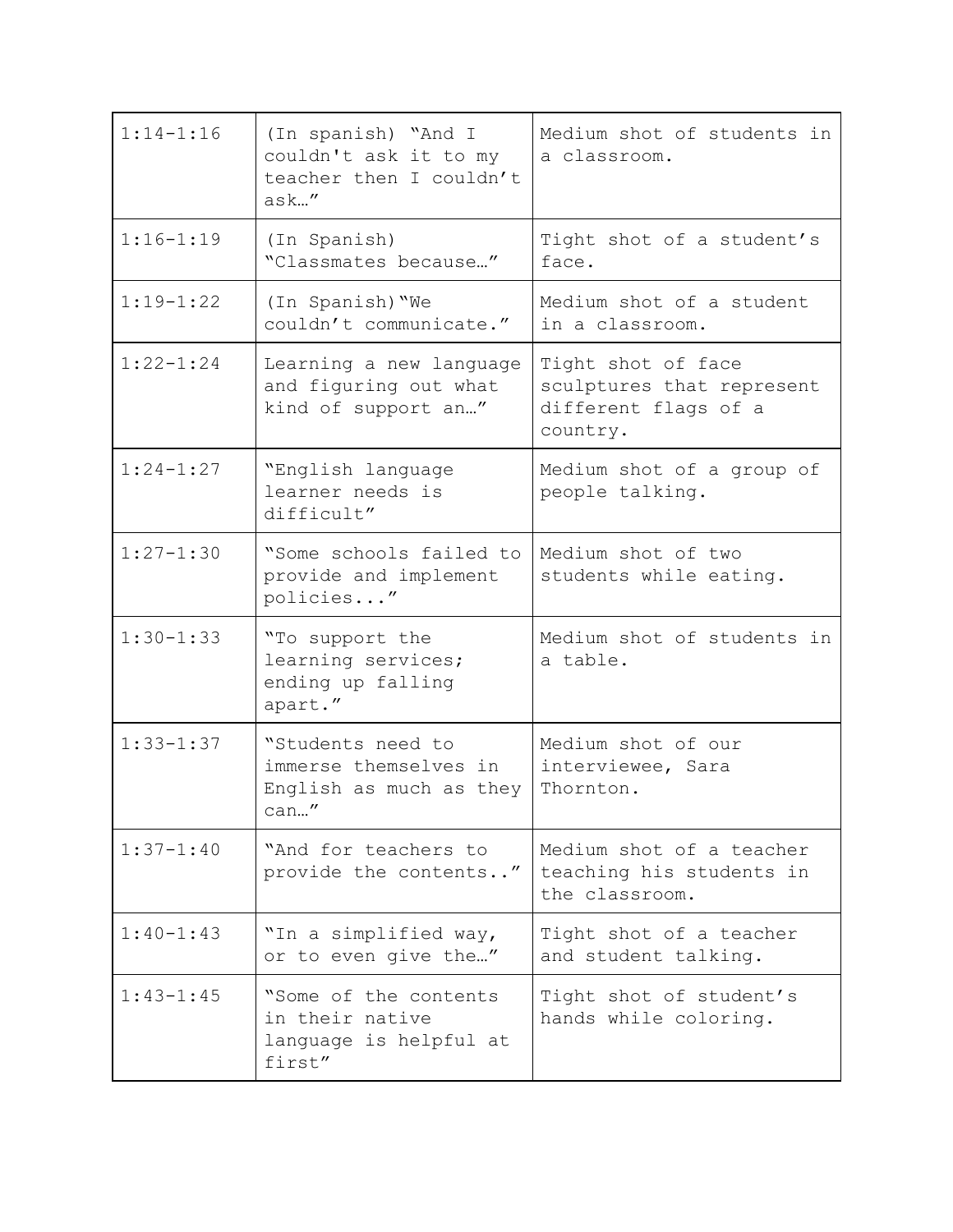| $1:45 - 1:50$ | (In spanish) "The<br>teachers of ESOL, and<br>their advice helped me<br>a lot"                                                                                                                          | Medium shot of our<br>interviewee, Amanda<br>Borrero.                                                |
|---------------|---------------------------------------------------------------------------------------------------------------------------------------------------------------------------------------------------------|------------------------------------------------------------------------------------------------------|
| $1:50 - 1:54$ | "They don't have the<br>educational level, so"                                                                                                                                                          | Medium shot of our<br>interviewee, Pedro Monroy.                                                     |
| $1:54 - 1:57$ | "They have to catch<br>up"                                                                                                                                                                              | Medium shot of people's<br>legs while playing soccer.                                                |
| $1:57 - 1:59$ | "In one year like what<br>they haven't done"                                                                                                                                                            | Medium shot of student's<br>playing soccer.                                                          |
| $1:59 - 2:02$ | "In three or four."                                                                                                                                                                                     | Wide shot of students who<br>are playing soccer.                                                     |
| $2:02 - 2:13$ | (Stand up) "Linguistic<br>discrimnation and<br>racism are another<br>driving factor. In most<br>cases, ELL students<br>aren't allowed to speak<br>their native language,<br>and are even<br>ridiculed." | Medium bust shot of<br>reporter Evan Cano.<br>Stating different<br>adversities ELL students<br>face. |
| $2:13 - 2:16$ | (Stand up) "Even by<br>trying to read this<br>book."                                                                                                                                                    | Medium bust shot of<br>reporter Evan Cano;<br>utilizing a book as a<br>prop.                         |
| $2:16-2:19$   | "The discrimination is<br>just because maybe<br>the"                                                                                                                                                    | Medium shot of our<br>interviewee, Pedro Monroy.                                                     |
| $2:19-2:21$   | "To come here; they"                                                                                                                                                                                    | Tight shot of a globe<br>while spinning                                                              |
| $2:21 - 2:24$ | "Don't speak their<br>language and"                                                                                                                                                                     | "Medium shot of a wall<br>with face sculptures."                                                     |
| $2:24 - 2:25$ | "But even though the<br>person"                                                                                                                                                                         | Medium shot of students<br>playing soccer.                                                           |
| $2:25 - 2:28$ | "The students<br>who                                                                                                                                                                                    | Medium shots of two                                                                                  |